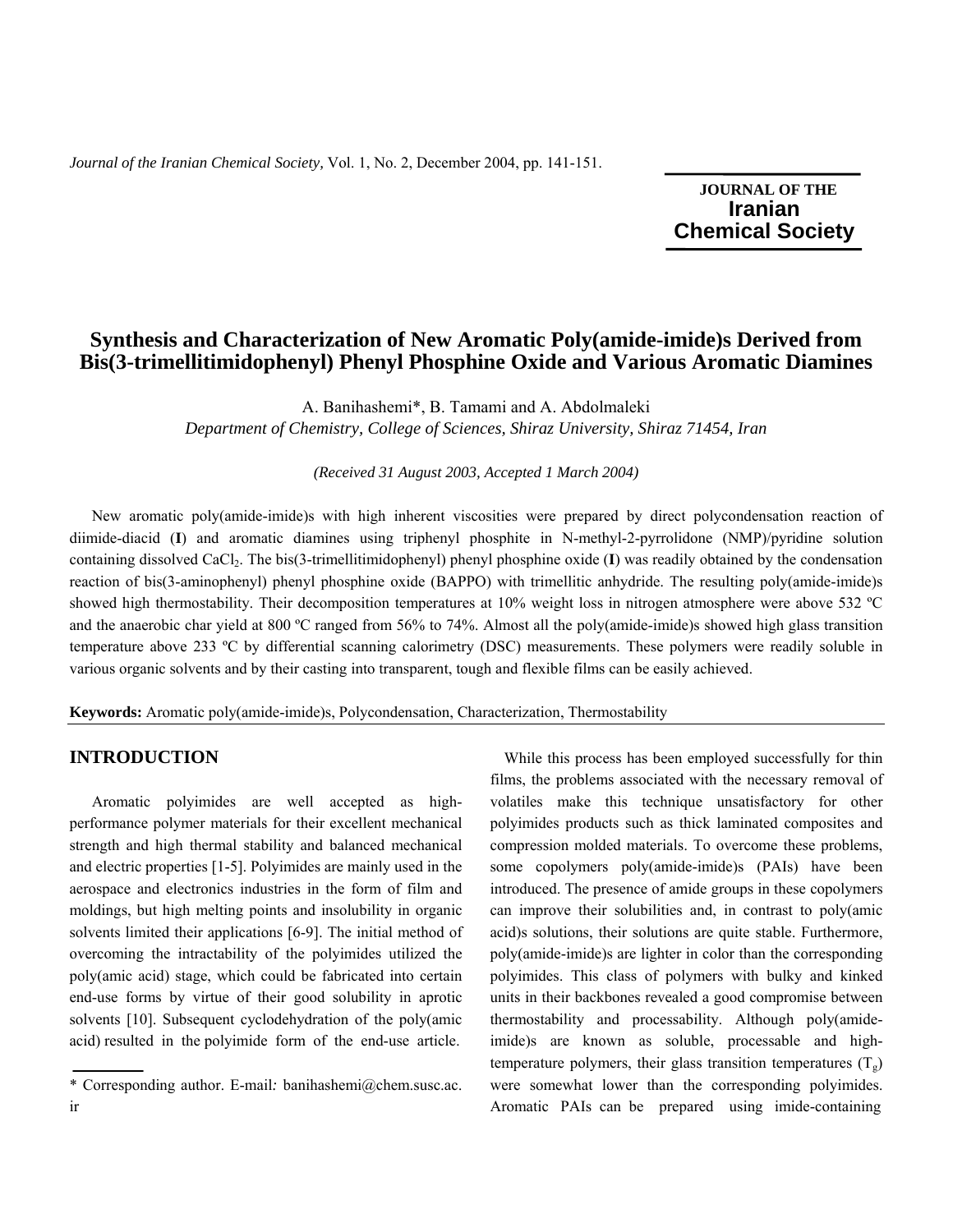aromatic dicarboxylic acid and various aromatic diamines [11- 16].

 Phosphorus containing polymers are generally flame retardant. Other interesting features of phosphorus polymers include good adhesion to substrates, metal ion binding characteristics and increased polarity [17-19]. A wide variety of phosphorus-containing polymers have been synthesized in academic and industrial laboratories, but very few have been commercialized mostly due to the problems of cost and stability [17]. Phosphine, phosphinite, phosphonite, phosphate, phosphinate, phosphonate, phosphate and phosphine oxide are the general types of phosphorus moieties that have been incorporated into polymeric backbones. Among these, the phosphine oxide group posses the advantage of having the hydrolytically stable P-C bond (compared to P-O-C) and the oxidatively stable P=O bond (compared to phosphine). Polymers containing phosphine oxide moieties typically display good flame resistance, high thermal oxidative stability, enhanced solubility, and improved miscibility and adhesion.

 The introduction of triphenyl phosphine oxide unit into aromatic polymer backbone has been proven to improve the solubility in organic solvents while retaining high  $T_g$  [20]. Atomic oxygen (AO) resistant polymer technology development has recently focused on placing phenyl phosphine oxide groups into the backbone of aromatic polymers [21-25]. The polymers typically contain 3-7% phosphorus and exhibit high  $T<sub>g</sub>$ s and high young's moduli. Studies have shown that polymers containing chemically bound phenyl phosphine oxide (PPO) units [21-25] as well as phosphazene groups [26,27] have significantly increased AO and oxygen plasma resistance. Various polymers containing a triphenyl phosphine oxide such as polyamide [28,29], polyimide [30], polyether [31], polycarbonates [32], polyaspartimides [20] and epoxies [33] have also been described in the literature.

 In 1974, Yamazaki and co-workers [34,35] reported a procedure for the synthesis of aromatic polyamides, which involved the complexation of a dicarboxylic acid with triphenyl or diphenyl phosphite and pyridine in a solvent consisting of NMP containing LiCl. In our earlier studies [11], a number of poly(amide-imide)s were successfully synthesized from the direct polycondensation of imide rings containing diacids and aromatic diamines by using the

phosphorylation reaction. The present article describes a series of aromatic poly(amide-imide)s with good thermal stabilities and high  $T_{\sigma}$ s, which were synthesized from bis(3trimellitimidophenyl) phenyl phosphine oxide and various aromatic diamines by using triphenyl phosphite and pyridine as condensing agents. The obtained poly(amide-imide)s contain alternating (amide-amide)-(imide-imide) links in the macromolecule backbone. The solubilities and physical and thermal properties of the polymers are reported in this article.

## **EXPERIMENTAL**

## **Materials**

 Chemicals were purchased from Merck and Fluka chemical companies. Trimellitic anhydride (with> 98% purity) and triphenyl phosphite (TPP) (with> 97% purity) were used as received. Reagent-grade calcium chloride was dried under vacuum at 180 ºC before use. N-methy-2 pyrrolidone (NMP), N,N-dimethylacetamide (DMAc), N,Ndimethylformamide (DMF) and dimethyl sulfoxide were purified by distillation under reduced pressure over calcium hydride and stored over molecular sieves 4ºA. 4-Phenyl-2,6 bis(4-aminophenyl) pyridine was prepared by the condensation of *p*-nitroacetophenone, benzaldehyde and ammonium acetate, followed by the reduction of the intermediate dinitro compound [8]. Bis(3-aminophenyl)phenyl phosphine oxide (BAPPO) was prepared by nitration of triphenylphosphine oxide in the presence of  $H_2SO_4$  and  $HNO_3$ and subsequent reduction with 10% Pd-C and hydrazine hydrate [20].

## **Apparatus**

 $1$ <sup>1</sup>H NMR and  $13$ C NMR spectra were recorded on a Bruker Avance DPX-250 250 MHz spectrometer in DMSO- $d_6$  at 25 °C at 250.13 and 62.89 MHz for <sup>1</sup>H and <sup>13</sup>C spectra, respectively, using TMS as an internal standard. FT-IR spectra were recorded on a Shimadzu FTIR-8300 spectrometer. The resolution of the spectrometer was  $4 \text{ cm}^{-1}$ . The IR spectra of solids were obtained using KBr pellets. Melting points were measured by a Buchi 535 melting point apparatus at a heating rate of 1 °C min<sup>-1</sup>. Inherent viscosities were measured by a standard procedure using a Cannon Fensk routine viscometer in DMF at a concentration of  $0.5$  g dl<sup>-1</sup> at  $30$  °C. Thermo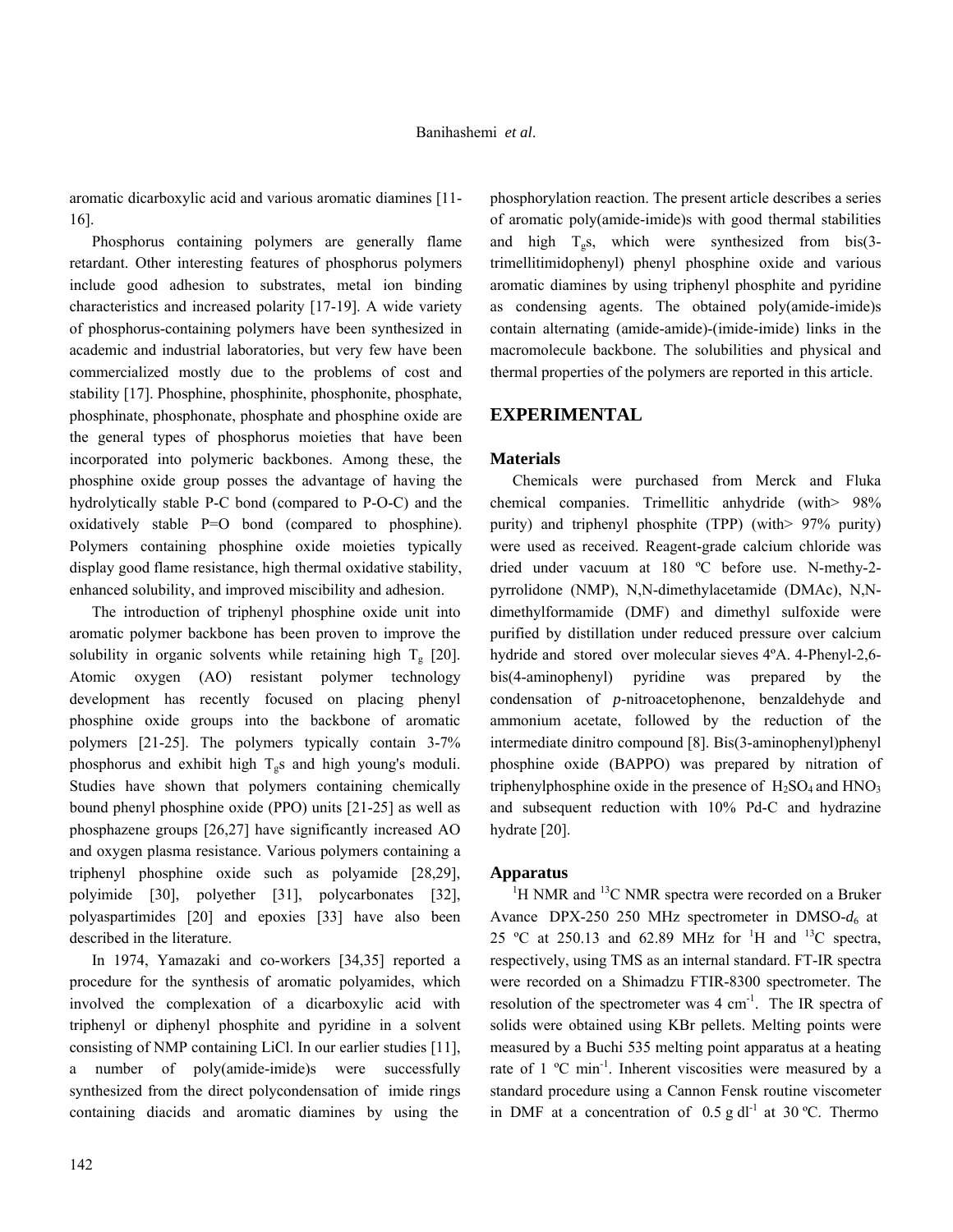

gravimetric analysis (TGA) data for polymers were obtained using a Mettler TA4000 system under nitrogen atmosphere (valve  $T/t_{1/2}$ ) at a rate of 10 °C min<sup>-1</sup> with the range of FS in 10 mg. Elemental analysis were performed with a Perkin-Elmer 2400 CHN analyzer. Ultraviolet  $\lambda_{\text{max}}$  values were obtained in DMSO (99.99%) at a concentration of 0*.*1 mg ml-1 at 25 ºC using a Shimadzu Multispec-1501 spectrometer.

### **Synthesis of Diimide-diacid (I)**

 Bis(3-aminophenyl) phenyl phosphine oxide (BAPPO) (6.16 g, 20 mmol) was dissolved in 15 ml of dried DMAc in a 50 ml flask. After BAPPO was dissolved completely, trimellitic anhydride (8.07 g, 42 mmol) was added to the resulting solution. The mixture was stirred at room temperature for 1h. Toluene (10 ml) was then added, and the mixture was heated at reflux for about 3 h until about 0.35 ml of water was distilled off azeotropically using Dean-Stark trap. After cooling, methanol (200 ml) was added and the precipitated product was isolated by filtration, purified by recrystallization from DMF-methanol solution, and dried in vacuum, to give diimide-diacid (**I**) (12.86 g 98% yield) as yellow solid mp> 300 ºC (see Scheme 1). Dimide-diacid (**I**) showed the IR absorption bands (KBr) at 2420-3500 (acid-OH), 1780 (imide, symmetric C=O stretching), 1730 (acid  $C=O$  stretching and asymmetric imide  $C=O$  stretching). <sup>1</sup>H NMR (DMSO-d<sub>6</sub>, $\delta$ ,ppm) bands at: 8.40, 8.37, 8.25, 8.05, 8.01, 7.93, 7.80, 7.78. <sup>13</sup>C NMR (DMSO-d<sub>6</sub>, $\delta$ ,ppm): 166.38, 166.14, 162.63, 137.00, 135.80, 135.11, 134.00, 132.84, 132.60, 132.36, 132.31, 131.29, 130.44, 130.29, 124.12, 123.76 (see Fig. 1). Elemental analysis: calculated for  $C_{36}H_{21}N_2O_9P$ : C, 65.85; H, 3.22; N, 4.26; found: C, 65.80; H,

3.25; N, 4.20.

### **Synthesis of Model Compound (II)**

 In a flask equipped with a reflux condenser, a mixture consisting of NMP  $(4.0 \text{ ml})$  and calcium chloride  $(0.35 \text{ g})$  was prepared. Then diimide-diacid (**I**) (1 mmol, 0.656 g), aniline  $(2.2 \text{ mmol}, 0.205 \text{ g})$ , pyridine  $(1.2 \text{ ml})$  and TPP  $(0.8 \text{ ml})$  were added to the flask and the resulting mixture was refluxed for 3 h. After cooling, the reaction mixture was poured into methanol (500 ml) with constant stirring and the resulting precipitates filtered off and dried in vacuum to afford compound **II**, 0.797 g 99% yield, as a yellow solid to show UV λmax, 292 nm, in DMSO and mp> 300 ºC. Model compound (**II**) showed IR (KBr) absorption bands at 1778 and 1722 (symmetric and asymmetric C=O stretching vibration), 1371 (C-N stretching vibration) and 1105 and 732  $\text{cm}^{-1}$  (imide ring deformation). The absorption bands of amide groups appeared at 3388 (N-H stretch) and 1680 cm<sup>-1</sup> (C=O stretch). <sup>1</sup>H NMR (DMSO-d<sub>6</sub>, $\delta$ ,ppm): 10.52, 8.37, 8.19, 8.10, 7.94, 7.74, 7.33. Elemental analysis; calculated for  $C_{48}H_{31}N_4O_7P$ : C, 71.46; H, 3.87; N, 6.94; found: C, 70.80; H, 3.97; N, 6.70.

#### **Synthesis of Poly(amide-imide)s, a Typical Procedure**

 A mixture of diimide-diacid (**I**) (1 mmol, 0.656 g), diamine (d) (1 mmol, 0.108 g), calcium chloride (1 g), triphenyl phosphate (2.6 mmol), pyridine (2 ml) and NMP (5.0 ml) was heated with stirring at  $105 \pm 5$  °C for 3 h under nitrogen. The viscosity of the reaction mixture was increased after 1 h and an additional NMP (5.0 ml) was added to the reaction mixture. After cooling, the reaction mixture was poured into a large amount of methanol (500 ml) with constant stirring to isolate the desired polymer (PAId). The precipitated polymer was separated by filtration and washed with methanol (35 ml) and hot water (100 ml) and dried at 120 °C under vacuum for 24 h. All poly(amide-imide)s were synthesized by a similar procedure. The yields were quantitative. Inherent viscosities*,*   $\lambda_{\text{max}}$  values, the results of elemental analyses and the yield of the obtained polymers are summarized in Tables 1 and 2.

## **RESULTS AND DISCUSSION**

#### **Monomer Synthesis**

As shown in Scheme 1, the monomer was obtained by the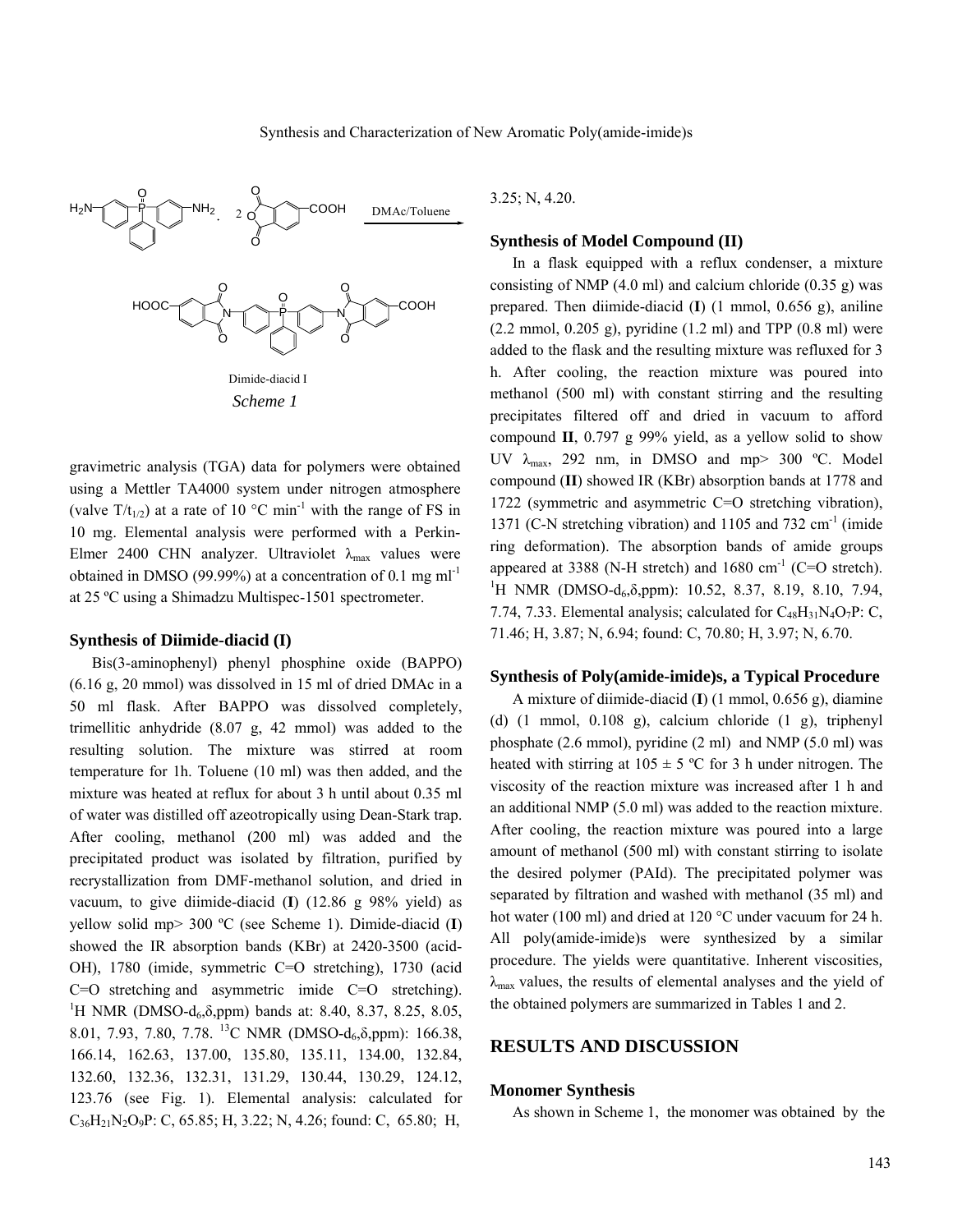

**Fig. 1.** NMR spectra of diimide-diacid (**I**).

condensation of diimide-diacid (**I**) with two molar equivalent of trimellitic anhydride in refluxing DMAc. The condensation reaction between the amines and anhydride groups, and the subsequent cyclodehydration reaction, were carried out in heterogeneous solutions. The structure of the monomer was confirmed by means of FT-IR and NMR spectroscopy and elemental analysis. FT-IR spectra of diimide-diacid (**I**) are presented in Fig. 2. The spectra showed absorption bands at 2420-3500 (acid-OH), 1780 (imide, symmetric C=O stretching), 1730 (acid C=O stretching and asymmetric imide  $C=O$  stretching) and 1380 cm<sup>-1</sup> (imide ring vibration, axial), confirming the presence of imide ring and carboxylic acid group in the structure [11]. The formulation of diacid-diimide  $(I)$  is also confirmed by its NMR spectrum (Fig. 1). In the  ${}^{1}H$ NMR spectrum, the protons  $H_{abc}$  adjacent to the carboxylic group or imide ring (ortho-oriented protons) and  $H_{e,d}$  adjacent

to imide ring resonate at the downfield region, due to the inductive effect of the carboxyl group. While, the resonance of the imide ring, the  $H_{h,g}$  adjacent to phosphin oxide group, are shifted to the upfield region, due to the inductive effect of the phosphin oxide group. The  $H<sub>f,j,i</sub>$  appeared at higher filed with respect to the other protons available in the molecule. The protons of carboxylic acid groups did not show up in the  ${}^{1}H$ NMR spectrum. This is probably due to the fast exchange of the protons with a trace amount of moisture associated with the solvent.

 The 13C NMR spectrum of diimide-diacid (**I**) shows 17 signals, including 3 signals of carbon atoms associated with carboxylic acid and imide  $(C_{1,8,9})$  and 14 signals of carbon atoms present in the aromatic rings  $(C_{2-7}, C_{10-19})$ . The expected signals for aromatic carbons are 15, while the actual NMR measurement showed 14 signals, which is due to overlap of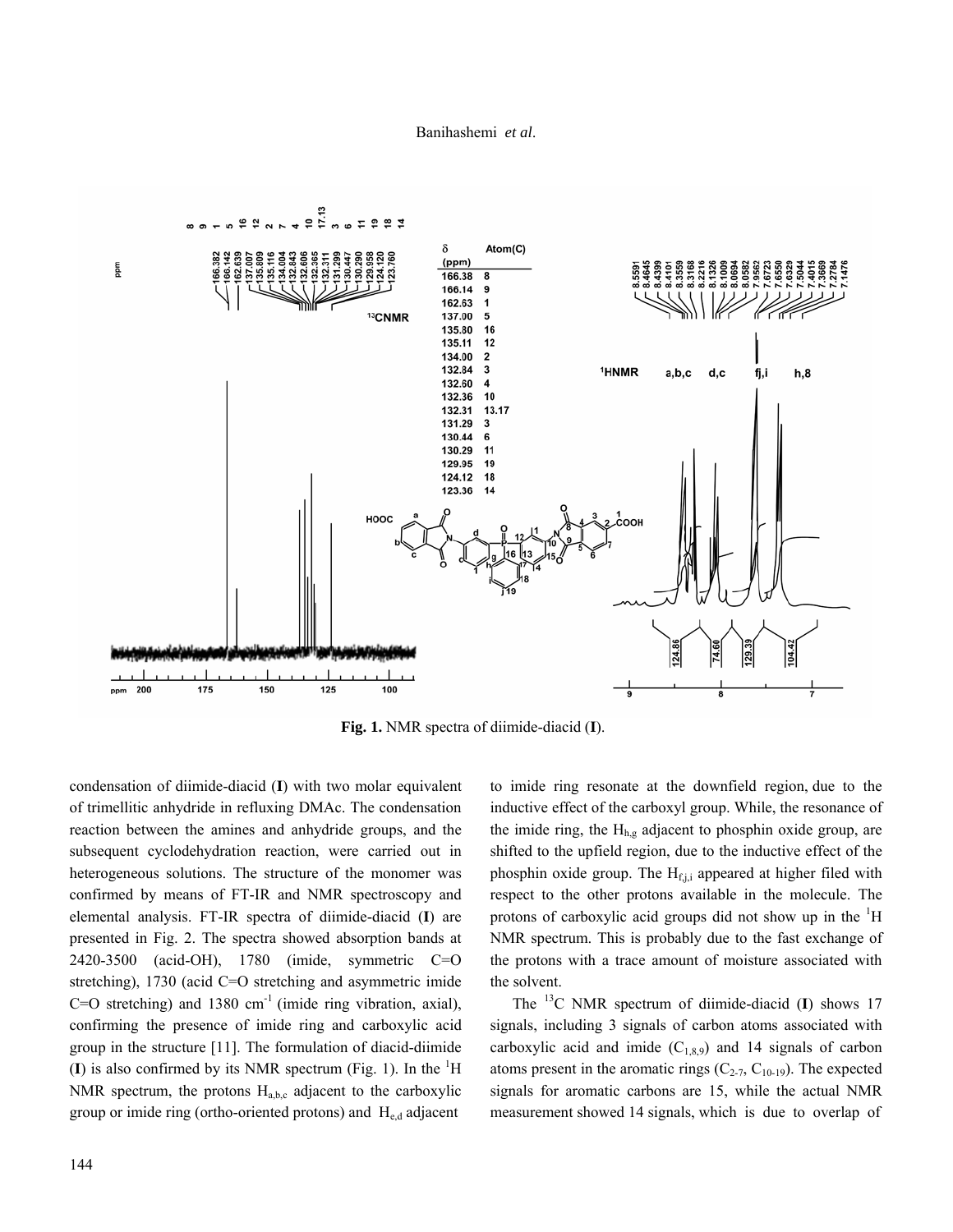Synthesis and Characterization of New Aromatic Poly(amide-imide)s



**Fig. 2.** IR spectrum of diimide-diacid **I**.





two carbons bands (Fig. 1). The carbons  $C_1$ ,  $C_8$  and  $C_9$  of carboxy group and imide carbonyl groups appear at 166.38- 162.63 ppm, and different shifts of  $C_8$  and  $C_9$  were caused by the asymmetric structure of termellitic anhydride. These spectra are in agreement with the predicted structures of the monomer.

## **The Model Compound (II)**

 As shown in Scheme 2, model compound (**II**) was synthesized from monomer **I** and aniline. The FT-IR spectrum of the model compound (**II**) is shown in Fig. 3. The spectrum exhibited characteristic absorption bands for the imide ring at 1778 and 1722 (asymmetric and symmetric C=O stretching vibration), 1371 (C-N stretching vibration) and1105 and 732 cm-1 (imide ring deformation). The absorption of amide groups appeared at 3388 (N-H stretch) and 1664 cm<sup>-1</sup> (C=O streatch) (Fig. 3). The  $1$ H NMR spectrum of the model

compound (**II**) shows the amide groups protons as the most downfield signal at 10.52 ppm, and the aromatic protons at 7.30-8.37 ppm. The  $\lambda_{\text{max}}$  of the model compound (II) was also determined, for comparison, which appeared at a  $\lambda_{\text{max}}$  of 292 nm.

## **Synthesis of New Polymers**

 New poly(amid-imide)s were prepared from diimidediacid (**I**) and various aromatic diamines by a phosphorylation reaction with TPP, as a promoter, in NMP in the presence of pyridine and calcium chloride. Structure and codes of the synthesized polymers are shown in (Scheme 3). All polymerization proceeded homogeneously throughout the reactions. In some cases, additional amounts of NMP (2-6 ml) were added gradually to the reaction mixture in order to control the stirring. In general, the molecular weight of the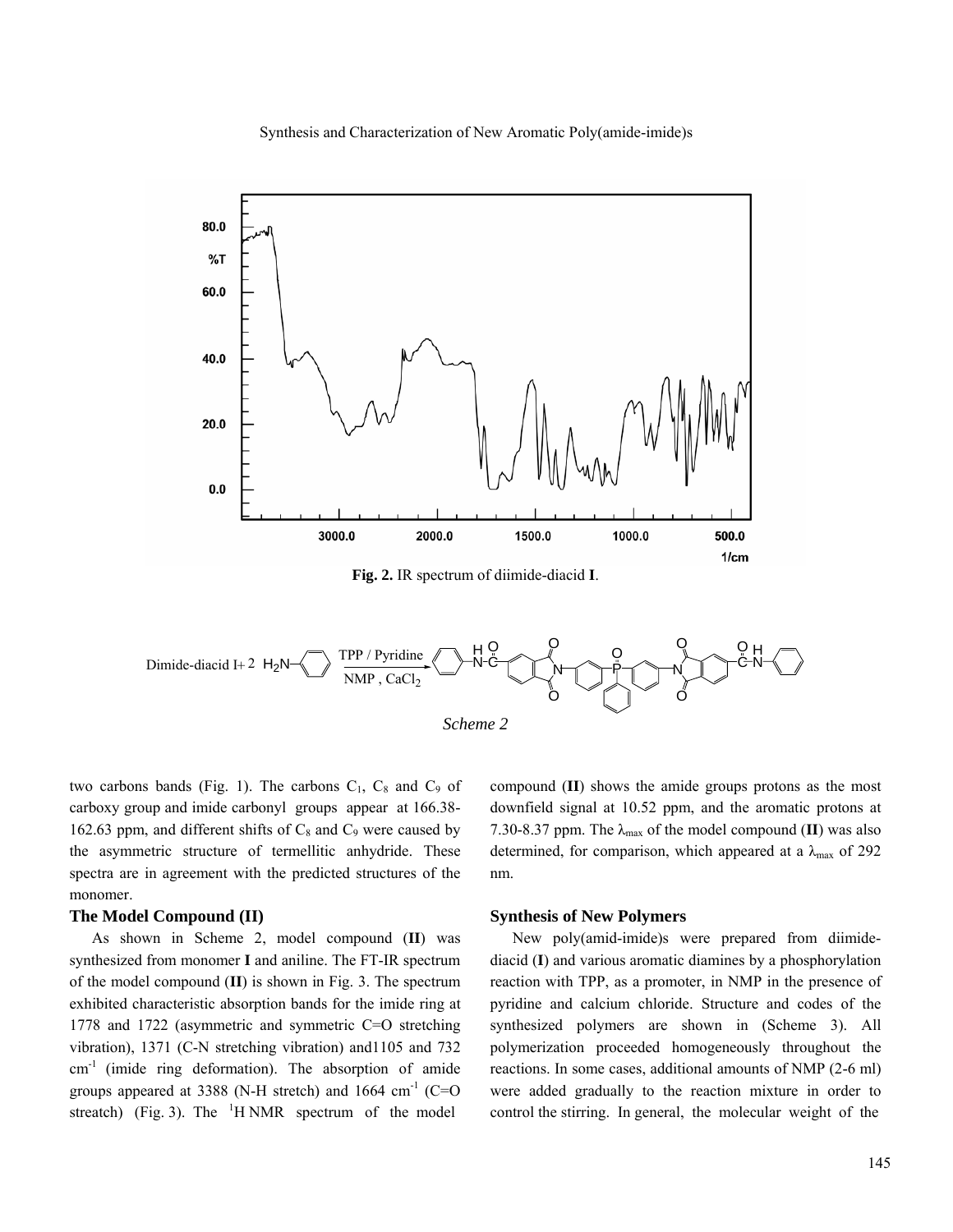



**Fig. 3.** IR spectra of model compound(II).



*Scheme 3*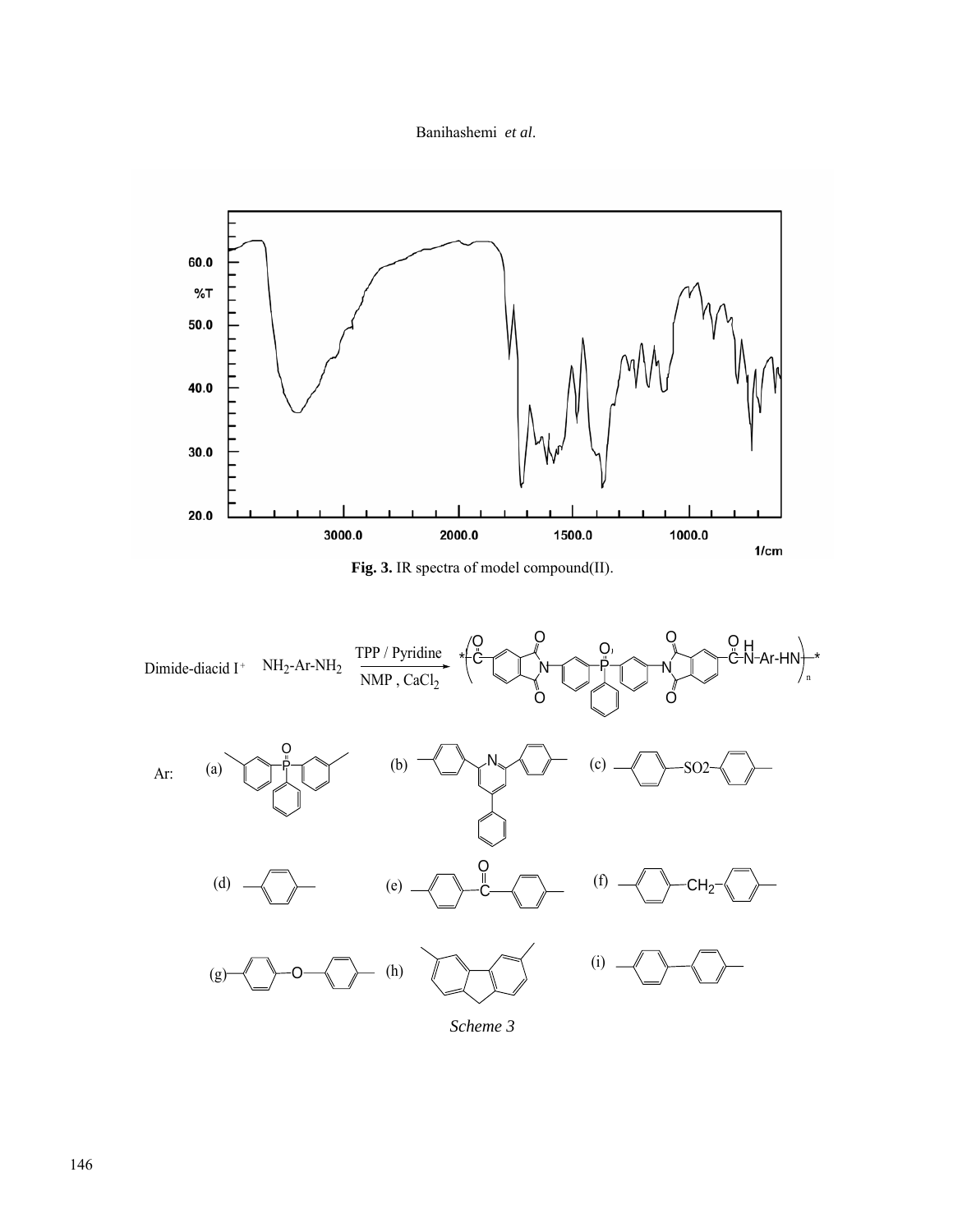Synthesis and Characterization of New Aromatic Poly(amide-imide)s



**Fig. 4.** IR spectra of PAIa.

| <b>Table 1.</b> Synthesis and Some Physical Properties of |
|-----------------------------------------------------------|
| Poly(amide-imide)s                                        |

| Polymer     | a<br>$\eta_{\rm inh}$ | $(mm)^b$<br>$\lambda_{\text{max}}$ | Yield $(\% )$ |
|-------------|-----------------------|------------------------------------|---------------|
| PAIa        | 1.26                  |                                    | 97            |
| PAIb        | 1.30                  | 300                                | 99            |
| <b>PAIC</b> | 1.13                  | 292                                | 96            |
| PAId        | 1.39                  | 300                                | 93            |
| PAIe        | 1.18                  | 292                                | 95            |
| <b>PAIf</b> | 1.27                  | 300                                | 94            |
| PAIg        | 1.32                  | 292                                | 95            |
| PAIh        | 1.21                  | 292                                | 97            |
| PAIi        | 1.34                  | 300                                | 94            |

<sup>a</sup> Measured in DMF at a concentration of 0.5 g dl<sup>-1</sup> at 30 °C. <sup>b</sup> Obtained in DMSO at a concentration of  $0.1$  mg ml<sup>-1</sup>.

resulted polymer was highly dependent on the monomer concentration during the initial period of the reaction and the amount of inorganic chlorides. High molecular weight polymers were obtained by the use of a higher initial reactant concentration and the addition of a proper amount of supplemental NMP into the viscous reaction media before the

formation of the swollen gel. In this study, no attempt was made to maximize molecular weight. Viscosities of the polymerization mixtures were normally very high, and the nature of the precipitated polymers implied high molecular weight products. As shown in Table 1, these polymers were obtained as yellowish materials in quantitative yields with inherent viscosities of up to 1.39 dl  $g^{-1}$ . The composition and structure of the resulting poly(amide-imide)s were characterized by their IR and NMR spectra and elemental analysis. A typical IR spectrum is shown in Fig. 4. The FT-IR spectrum of polymer PAIa exhibited characteristic absorption bands for the imide ring at 1778, 1734 (asymmetrical and symmetrical C=O stretching vibrations), 1367 (C-N stretching vibration),  $1186$ , and  $732 \text{ cm}^{-1}$  (imide ring deformations). The absorptions of amide groups appeared at 3377 (N-H stretch) and 1660 cm<sup>-1</sup> (C=O stretch). The inherent viscosities ( $\eta_{inh}$ ) and ultraviolet maximum wavelengths  $(\lambda_{\text{max}})$  for the polymers are given in Table 1. The results of the elemental analysis of all the poly(amide-imide)s are listed in Table 2.

 In all cases, the carbon values found were lower than the calculated ones, most possibly due to the hygroscopic nature of the amide groups of the polymers. The water uptakes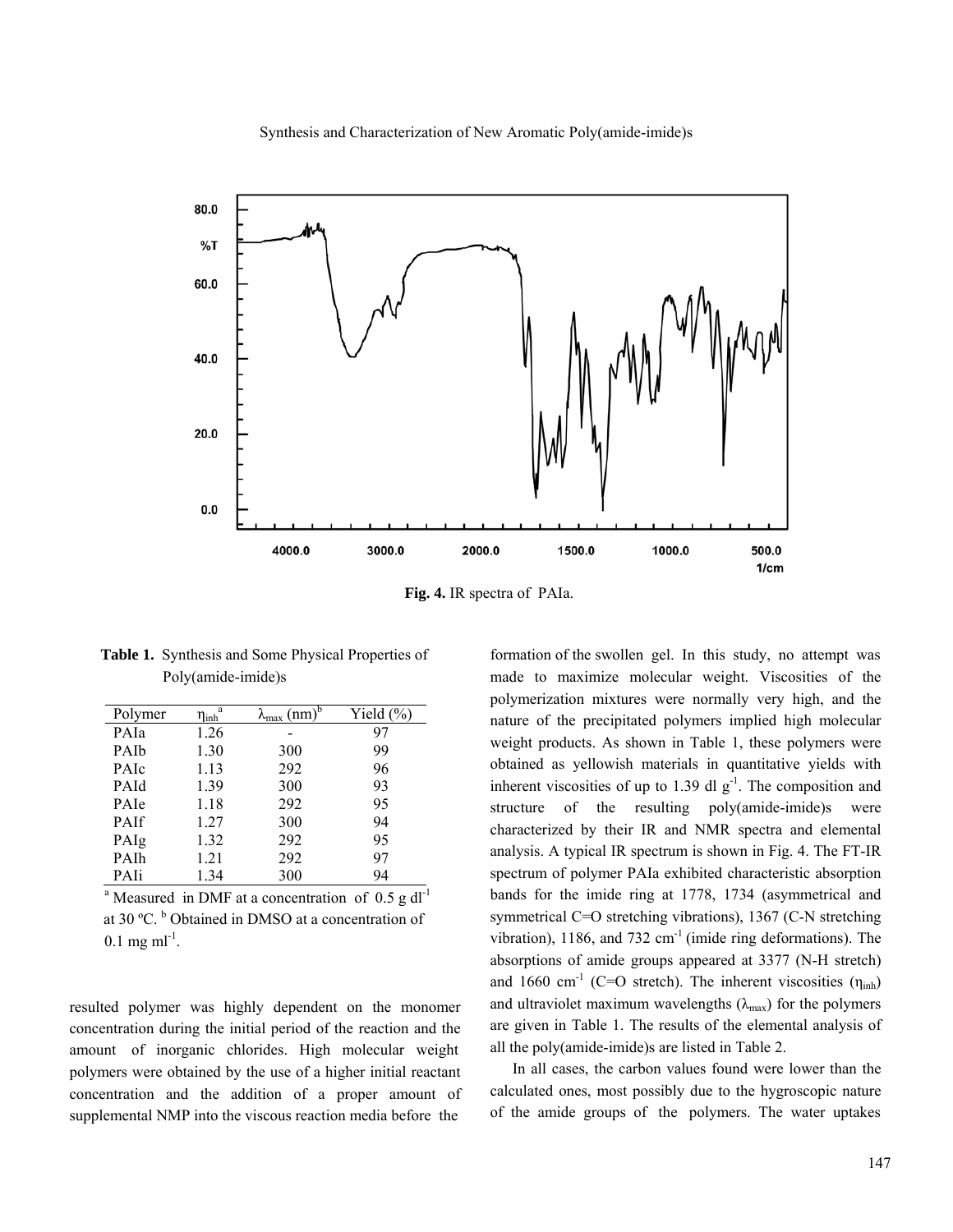## Banihashemi *et al*.

| Polymer          | Moisture            | Formula                     | Elemental analysis <sup>b</sup> $(\% )$ |       |      |      |
|------------------|---------------------|-----------------------------|-----------------------------------------|-------|------|------|
|                  | uptake <sup>a</sup> | Mw                          |                                         | C     | Η    | N    |
| PAIa             | 4.65                | $(C_{54}H_{34}N_4O_8P_2)_n$ | Calcd                                   | 69.82 | 3.68 | 6.03 |
|                  |                     | $(928.83)_{n}$              | Found                                   | 66.11 | 3.87 | 5.70 |
| PAI <sub>b</sub> | 4.12                | $(C_{59}H_{36}N_5O_7P)_n$   | Calcd                                   | 73.97 | 3.78 | 7.31 |
|                  |                     | $(957.93)_{n}$              | Found                                   | 71.08 | 3.95 | 7.04 |
| PAIc             | 4.08                | $(C_{48}H_{29}N_4O_9PS)_n$  | Calcd                                   | 66.30 | 3.36 | 6.44 |
|                  |                     | $(868.81)_{n}$              | Found                                   | 63.60 | 3.52 | 6.17 |
| PAId             | 4.36                | $(C_{42}H_{25}N_4O_7P)_n$   | Calcd                                   | 69.23 | 3.45 | 7.68 |
|                  |                     | $(728.65)_{n}$              | Found                                   | 66.30 | 3.61 | 7.34 |
| PAIe             | 4.18                | $(C_{49}H_{29}N_4O_8P)_n$   | Calcd                                   | 70.67 | 3.51 | 6.72 |
|                  |                     | $(832.76)_{n}$              | Found                                   | 67.85 | 3.65 | 6.46 |
| <b>PAIf</b>      | 3.94                | $(C_{49}H_{31}N_4O_7P)_n$   | Calcd                                   | 71.87 | 3.81 | 6.84 |
|                  |                     | $(818.78)_{n}$              | Found                                   | 69.13 | 3.95 | 6.56 |
| PAIg             | 3.52                | $(C_{48}H_{29}N_4O_8P)_n$   | Calcd                                   | 70.24 | 3.56 | 6.82 |
|                  |                     | $(820.75)_{n}$              | Found                                   | 67.82 | 3.68 | 6.55 |
| PAIh             | 3.39                | $(C_{49}H_{29}N_4O_7P)_n$   | Calcd                                   | 72.05 | 3.57 | 6.85 |
|                  |                     | $(816.76)_{n}$              | Found                                   | 69.67 | 3.70 | 6.61 |
| PAIi             | 3.12                | $(C_{48}H_{29}N_4O_7P)_n$   | Calcd                                   | 71.64 | 3.63 | 6.96 |
|                  |                     | $(804.75)_{n}$              | Found                                   | 69.45 | 3.73 | 6.73 |

 **Table 2.** Elemental Analysis of Poly(Amide-Imide)s

<sup>a</sup> Moisture uptake (%) = (W-Wo)/Wo × 100%; W = weight of polymer sample after standing at room temperature, and Wo = weight of polymer sample after drying in vacuum at 100 °C for 10 h.  $\rm{^b}$  For C and N: corrected value = found value  $\times (100\% + \text{moisture uptake}\%)$ . For H: corrected value = found value  $\times (100\% - \text{moisture}$ moisture uptake (%)).

| No.  | Solvent <sup>b</sup><br>$\sigma$ |            |             |         |                    |             |          |
|------|----------------------------------|------------|-------------|---------|--------------------|-------------|----------|
|      | Conc. $H_2SO_4$                  | <b>NMP</b> | <b>DMAc</b> | DMF     | <b>DMSO</b>        | $m$ -Cresol | Pyridine |
| PAIa | $^{++}$                          | $^{++}$    | $++$        | $^{++}$ | $++$               |             | ┿        |
| PAIb | $^{++}$                          | $++$       | $^{++}$     | $++$    | $++$               | $^+$        | $^+$     |
| PAIc | $++$                             | $^{++}$    | $^{++}$     | $++$    | $^{++}$            |             | +        |
| PAId | $++$                             | $^{+}$     | $^{+}$      | $^{+}$  | $^{+}$             |             |          |
| PAIe | $++$                             | $^{++}$    | $^{++}$     | $++$    | $^{++}$            |             |          |
| PAIf | $++$                             | $++$       | $^{++}$     | $++$    | $++$               |             | +        |
| PAIg | $^{++}$                          | $^{+}$     | $^{+}$      | $^{+}$  | $\hspace{0.1mm} +$ |             |          |
| PAIh | $++$                             | $^{++}$    | $^{++}$     | $^{++}$ | $^{++}$            |             |          |
| PAIi | $^{\mathrm{++}}$                 | $^{+}$     | $\pm$       | $^+$    | $^+$               |             |          |

**Table 3.** Solubility of the Poly(amide-imide) $s^a$ 

PAIi ++ + + + + - - a Concentration, 5 mg ml-1; ++, soluble at room temperature; +, soluble after 60 °C heating; -, insoluble. b NMP, N-methyl-2-pyrrolidone; DMAc, dimethylacetamide; DMF, dimethylformamide; DMSO, dimethylsulfoxide.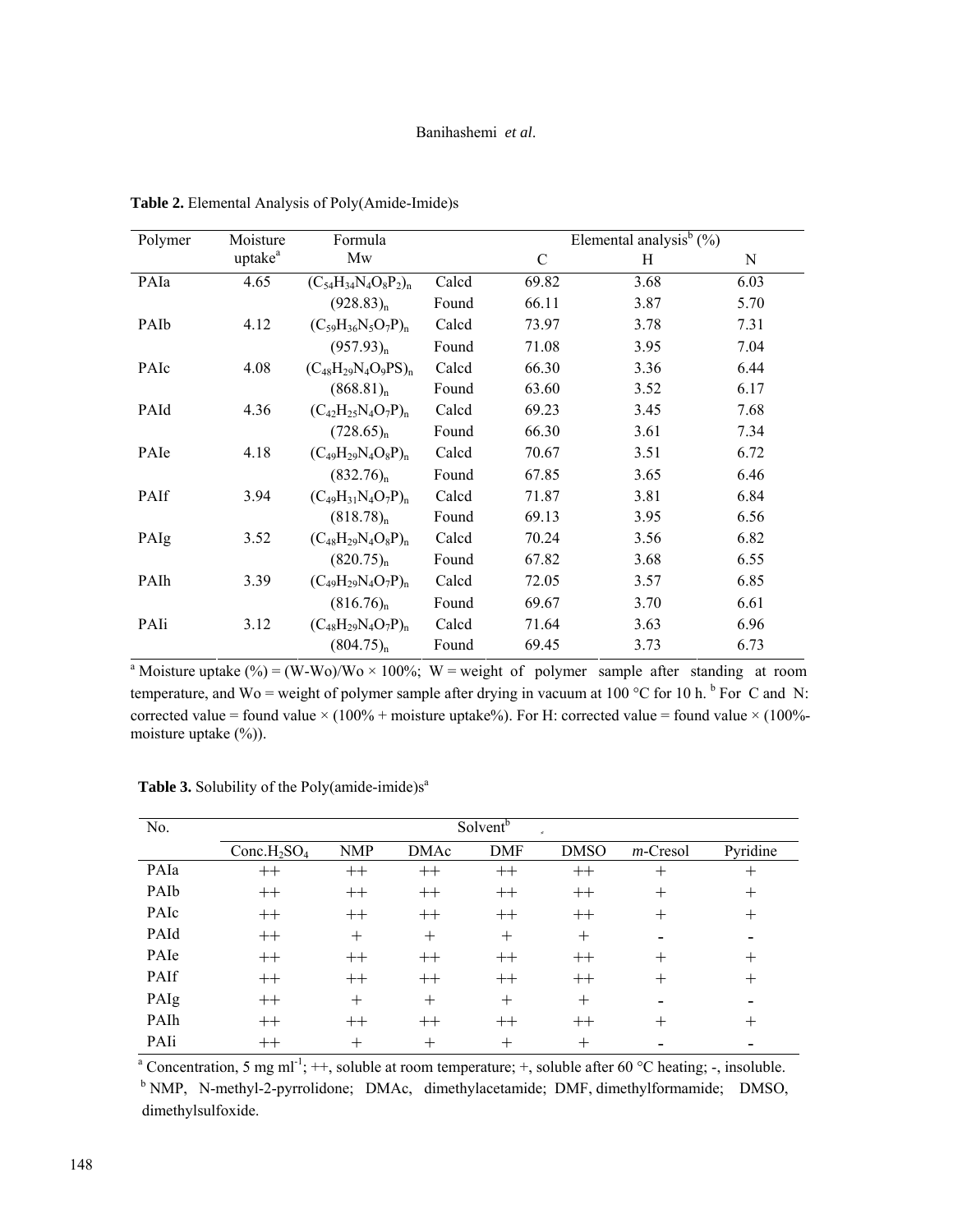| Polymer     | DSC                     | TGA     |                              |  |
|-------------|-------------------------|---------|------------------------------|--|
|             | $Tg^a$<br>$(^{\circ}C)$ | $T10^b$ | Char yield $\mathcal{C}(\%)$ |  |
| PAIa        | 262                     | 670     | 62                           |  |
| PAIb        | 258                     | 600     | 63                           |  |
| PAIc        | 241                     | 590     | 74                           |  |
| PAId        | 263                     | 650     | 66                           |  |
| PAIe        | 238                     | 580     | 65                           |  |
| <b>PAIf</b> | 233                     | 532     | 62                           |  |
| PAIg        | 235                     | 590     | 56                           |  |
| PAIh        | 248                     | 547     | 57                           |  |
| PAIi        | 253                     | 640     | 67                           |  |

 **Table 4.** Thermal Behavior of Poly(amide-imide)s

<sup>a</sup> From the second heating traces of DSC measurements conducted with a heating rate of  $10^{\circ}$ C min<sup>-1</sup>.<br><sup>b</sup> Temperature at which 10% weight loss was recorded by TG at heating rate of  $10^{\circ}$ C min<sup>-1</sup> under nitrogen atmosphere. <sup>c</sup> Char yield in TGA at 800 °C under nitrogen atmosphere.

ranged from 3.12-4.65%; these values were calculated from weight change of the vacuum-dried polymer samples after they were exposed at air at room temperature (ca.  $27 \text{ }^{\circ}$ C) for 1 h.

### **Solubility**

 The solubilities of poly(amide-imide)s were tested qualitatively in various solvents. The results are shown in Table 3. All polymers showed excellent solubilities in aprotic polar solvents such as NMP, DMAc, DMF, and DMSO. In additions to highly polar solvents, they were also soluble or showed swelling in less polar solvents like *m*-cresol and pyridine. The high solubility of these poly(amide-imide)s was apparently due to the introduction of *m*-phenylene structure and phosphine oxide linkages, which resulted in increasing free volume between the polymer chains and decreasing intermolecular interactions.

## **Thermal Properties**

 The thermal properties of all the poly(amide-imide)s were evaluated by thermogravimetry (TG) and differential scanning calorimetry (DSC). The thermal behavior data of all polymers are listed in Table 4. DSC measurements were conducted with a heating rate of 10 °C min<sup>-1</sup> in nitrogen. The  $T_g$  values of the



**Fig. 5.** DSC, TGA thermogram of PAIa at heating rate of  $10^{\circ}$ C min<sup>-1</sup>.

poly(amide-imide)s were in the range of 233-263 °C, depending on the structure of diamine component. Polymers containing the mono-phenyl group in diamine, which had higher rigidity, exhibited higher  $T_g$  values. Polymer having the polar sulfone groups in its backbone also showed high  $T_g$ values. The thermal stability of the poly(amide-imide)s was characterized by TG analysis conducted at a heating rate of 10 °C min<sup>-1</sup>. The temperature of 10% weight loss  $(T_{10})$  in nitrogen was determined from original thermograms. The  $T_{10}$ values of these poly(amide-imide)s remained in the range of 532-670 °C. They left more than 56% char yield at 800 °C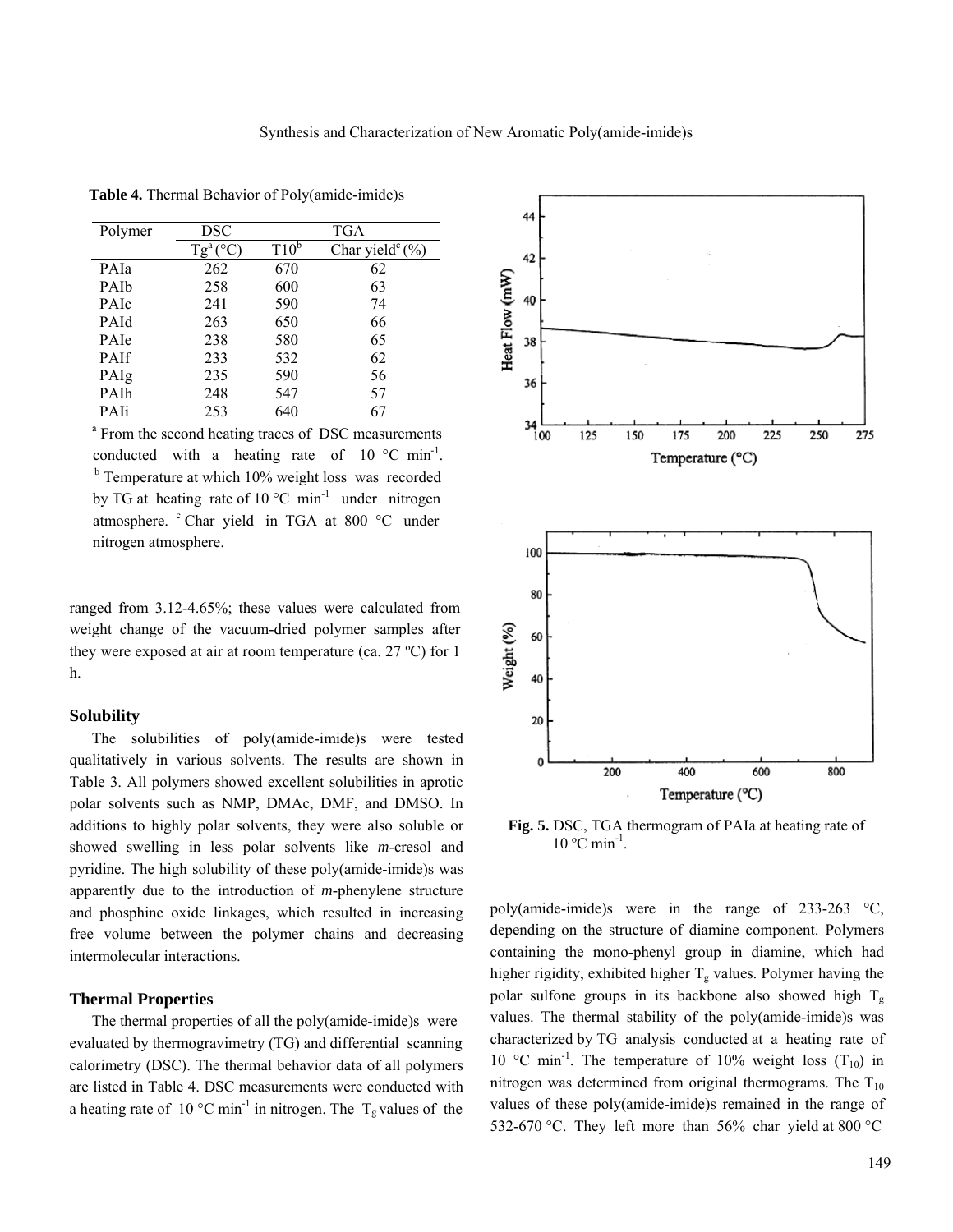(Fig. 5).

 Finally, phosphine oxide-containing polymers exhibited high  $T_g$ , good thermal stability and good other mechanical properties in comparison to other polymers such as the polymer containing sulfone moieties in its main chain [36,37]. In additional, these PAIs show better processing characteristics than polyamide and polyimides with analogous structures [38,39].

## **CONCLUSIONS**

 A series of wholly aromatic PAIs containing phosphine oxide linkage were synthesized by direct polycondensation of diacid-diimide (**I**) with various aromatic diamines using TPP and pyridine as condensing agents. These polymers showed excellent solubilities and were characterized by excellent thermal stability as well as high glass transition temperatures. The yellow polymers had  $\eta_{inh}$  and  $\lambda_{max}$  values of 1.13-1.39 dl/g and 292-300 nm, respectively. Finally, these PAIs exhibit better processing characteristics than polyamides and polyimides with analogous structures.

## **REFERENCES**

- [1] C. Feger, M.M. Khojasteh, M.S. Htoo, (Eds.), Advances in Polyimide Science and Technology, Technomic, Lancaster, 1993.
- [2] M.J.M. Abadie, B. Silliion, (Eds.), Polyimides and other High-Temperature Polymers, Elsevier, Amesterdam, 1991.
- [3] F.A.L. Anet, L. Kozerski, J. Am. Chem. Soc. 95 (1973) 3407.
- [4] D. Wilson, H.D. Stenzenberger, P.M. Hergenrother, (Eds.), Polyimides, Black & Sons, Glasgow, 1990.
- [5] H.H. Yang, Aromatic High-Strength Fibers, Wiley, New York, 1989.
- [6] I. Rozhanskii, K. Okuyama, K. Goto, Polymer 41 (2000) 7057.
- [7] L. Der-Jang, L. Been-Yang, Y. Chia-Wei, Polymer 42 (2001) 5175.
- [8] B. Tamami, H. Yeganeh, Polymer 42 (2001) 415.
- [9] Y. Chin-Ping, Y. Chun-Cheng, C. Reui-Shin, J. Polym. Sci: Part A: Polym. Chem. 39 (2001) 2591.
- [10] A.I. Boise, J. Appl. Polym. Sci. 32 (1986) 4043.
- [11] A. Banihashemi, H. Bahniafar, Polym. Int. 52 (2003) 1136.
- [12] S. Mallakpour, A.R. Hajipour, R. Roohipour-Fard, Eur. Polym. J. 36 (2000) 2455.
- [13] S. Mallakpour, A.R. Hajipour, K. Faghihi, Eur. Polym. J. 37 (2001) 119.
- [14] C.P. Yang, R.S. Chen, K.S. Hung, Polymer 42 (2001) 4569.
- [15] C.P. Yang, R.S. Chen, C.D. Chen, J. Polym. Sci: Part A: Polym. Chem. 39 (2001) 775.
- [16] C.P. Yang, C.S. Wei, Polymer 42 (2001) 1837.
- [17] E.D. Weil, in: Encyclopedia of Polymer Science and Engineering, John Wiley & Sons, New York, 1988.
- [18] E.L. Gefter, Organophosphorus Monomers and Polymers (Engl. Transl. by Kosolapoff), Assoc. Technical Services, Inc., Glen Ridge, NJ, 1962.
- [19] S. Maiti, S. Banerjee, S.K. Plalti, Prog. Polym. Sci. 18 (1993) 227.
- [20] S.W. Chuan, L.L. Ying, C. Yie-Shun, Polymer 43 (2002) 1773.
- [21] J.G.J. Smith, J.W. Connell, P.M. Hergenrother, Polymer 35 (1994) 2834.
- [22] J.G.J. Smith, J.W. Connell, P.M. Hergenrother, Polymer 36 (1995) 5.
- [23] J.G.J. Smith, J.W. Connell, J.L. Hedrick, Polymer 36 (1995) 13.
- [24] J.G.J. Smith, J.W. Connell, P.M. J.G.J. Smith, J.W. Connell, C.G. Halil, E.J. Siochi, J. Polymers for Advanced Technologies 9 (1998) 11.
- [25] L.L. Fewell, J. Appl. Polym. Sci. 41 (1990) 391.
- [26] L.L. Fewell, L. Finney, Polymer 32 (1991) 393.
- [27] R. Srenivasan, J.E. McGrath. Polym. Prepr. 33 (1992) 503.
- [28] Y. Delaviz, A. Gungor, J.E. McGrath, H.W. Gibson, Polymer 34 (1993) 210.
- [29] Y.N. Lin, S. Joardar, J.E. McGrath, Polym. Prepr. 34 (1993) 515.
- [30] J.G. SmithJr, J.W. Connell, J.L. Hedrich, Polymer 36 (1995) 13.
- [31] D.M. Knauss, T. Kashiwagi, J.E. McGrath, Polym. Prepr. 71 (1994) 229.
- [32] G.D. Pak S Lyle, R. Mercier, J.E. McGrath, Polymer 34